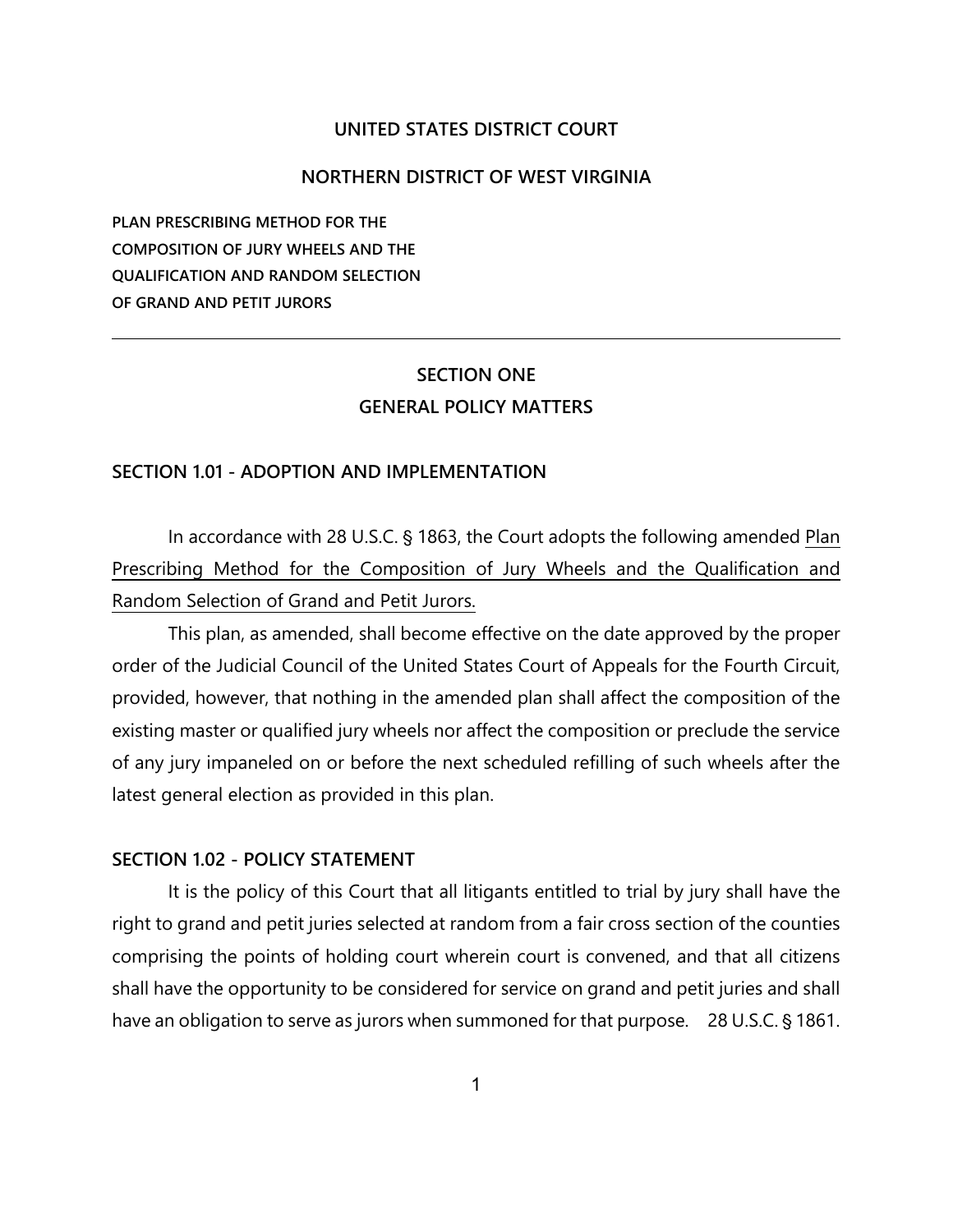#### **SECTION 1.03 - DISCRIMINATION PROHIBITED**

No citizen shall be excluded from service as a grand or petit juror on account of race, color, religion, sex, national origin, economic status, or gender.

#### **SECTION 1.04 - MANAGEMENT OF THE JURY SELECTION PROCESS**

In accordance with the provisions of the Jury Selection and Service Act of 1968, 28 U.S.C. § 1863(b)(1), the Clerk of Court shall manage the jury selection process. The Clerk of Court shall act under the supervision and control of the Chief Judge of this Court, or such other judge as hereinafter provided. The Clerk of Court shall perform all functions appropriately assigned to him/her under this plan.

## **SECTION 1.05 - DELEGATION OF THE CLERK OF COURT'S MANAGEMENT RESPONSIBILITIES**

The Clerk of Court may delegate responsibility for the day-to-day operations of the jury selection process to any authorized deputy clerk pursuant to 28 U.S.C.  $\S$ 1863(b)(1) and 1869(e). Deputy clerks acting under the supervision of the Clerk of Court may perform all clerical and administrative acts or duties incident to the implementation of this plan, and, with approval of the Court, non-court personnel under the supervision of the Clerk of Court can assist in filling the master and qualified wheels.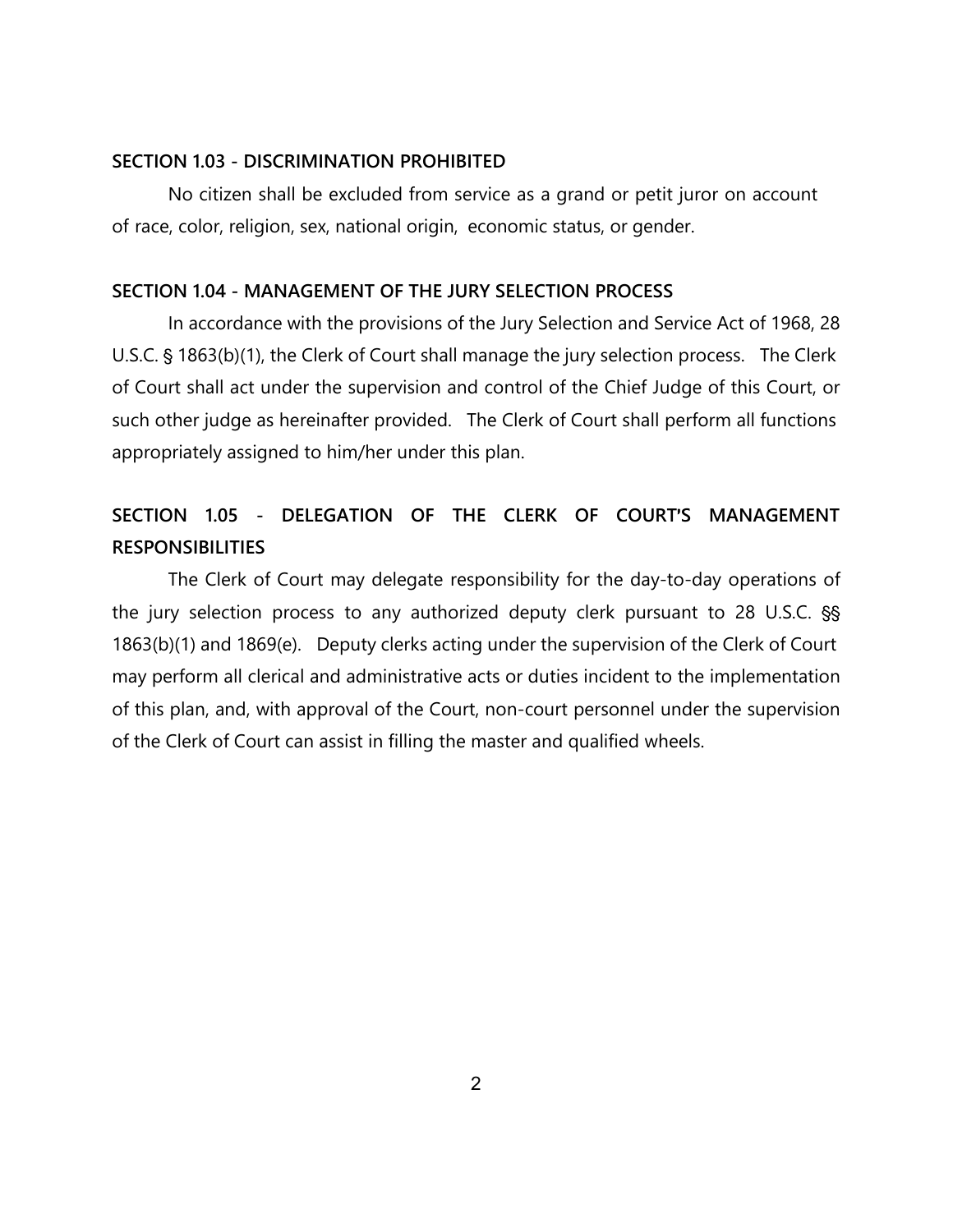# **SECTION TWO ESTABLISHMENT OF JURY POINTS OF HOLDING COURT AND MASTER JURY WHEELS**

## **SECTION 2.01 - JURY POINTS OF HOLDING COURT**

In accordance with 28 U.S.C.  $\frac{6}{5}$  1869(e)(2), and unless otherwise directed, the following counties are assigned to the points of holding court indicated below:

| POINTS OF HOLDING COURT | <b>COUNTIES</b>               |
|-------------------------|-------------------------------|
| Clarksburg              | Harrison, Doddridge, Gilmer,  |
|                         | Marion, Monongalia, Taylor,   |
|                         | Ritchie, Calhoun, Braxton,    |
|                         | <b>Preston and Pleasants</b>  |
| <b>Elkins</b>           | Randolph, Barbour, Grant,     |
|                         | Hardy, Lewis, Pendleton,      |
|                         | Tucker, Upshur, Webster and   |
|                         | Pocahontas                    |
| Martinsburg             | Berkeley, Hampshire,          |
|                         | Jefferson, Mineral and Morgan |
| Wheeling                | Ohio, Brooke, Hancock,        |
|                         | Marshall, Tyler and Wetzel    |

This Plan applies to all points of holding court in this district, unless specifically indicated to the contrary.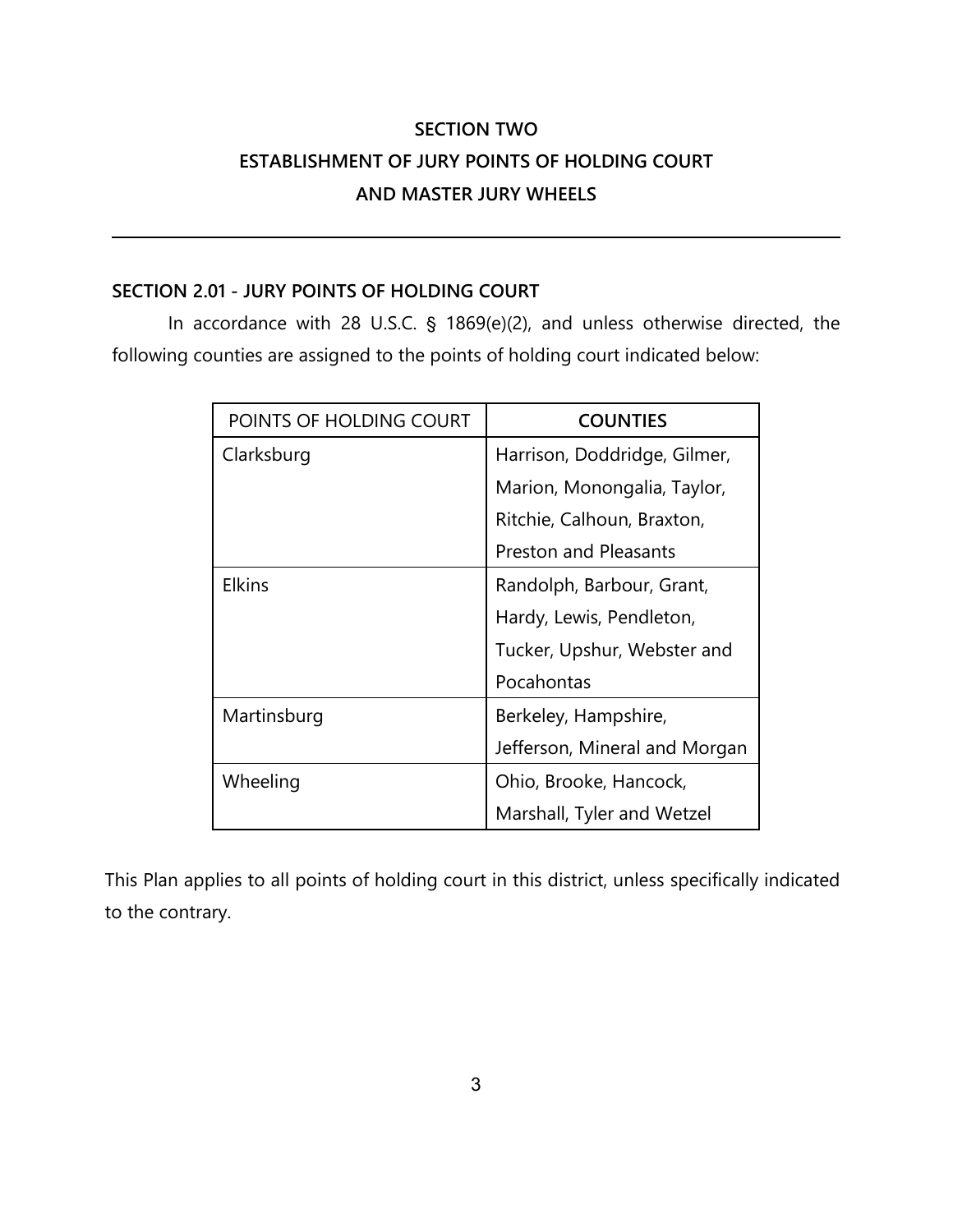#### **SECTION 2.02 - MASTER JURY WHEELS**

The Clerk shall establish and maintain a master jury wheel for each point of holding court established pursuant to Section 2.01 of this Plan, once every four years.

#### **SECTION 2.03 - SOURCE LISTS**

The Clerk shall establish and maintain a master list of residents of the point of holding court from which perspective jurors are to be chosen. The master list shall be a list of individuals compiled from the following two source lists:

(1) persons who are registered to vote in the county within the point of holding court;

(2) persons who hold a valid motor vehicle operator's or chauffeur's license as determined from the drivers' license lists provided by the Division of Motor Vehicles.

#### **SECTION 2.04 - FILLING THE MASTER JURY WHEEL**

The Clerk shall compile and maintain a master jury wheel for each point of holding court by combining all the names from each source list, identified in Section 2.03, and eliminating all duplicates. The list of licensed drivers shall be the primary list and duplicate names shall be eliminated from the list of registered voters.

 In order to verify that a fair cross section of the community will be selected through the use of the source lists consistent with the Jury Selection and Service Act of 1968, a report will be made by the Clerk of Court to the Chief Judge as expeditiously as the qualifying process permits, showing the race and sex of a fair sample of those persons selected pursuant to this plan who have returned juror qualification forms whether or not such persons were subsequently deemed qualified or unqualified, or were excused or exempted or served.

The plan's reference to random selection shall mean that in any selection procedure only the first name shall be chosen by a purely random method and that each subsequent name for that drawing may be systematically taken at regular intervals throughout the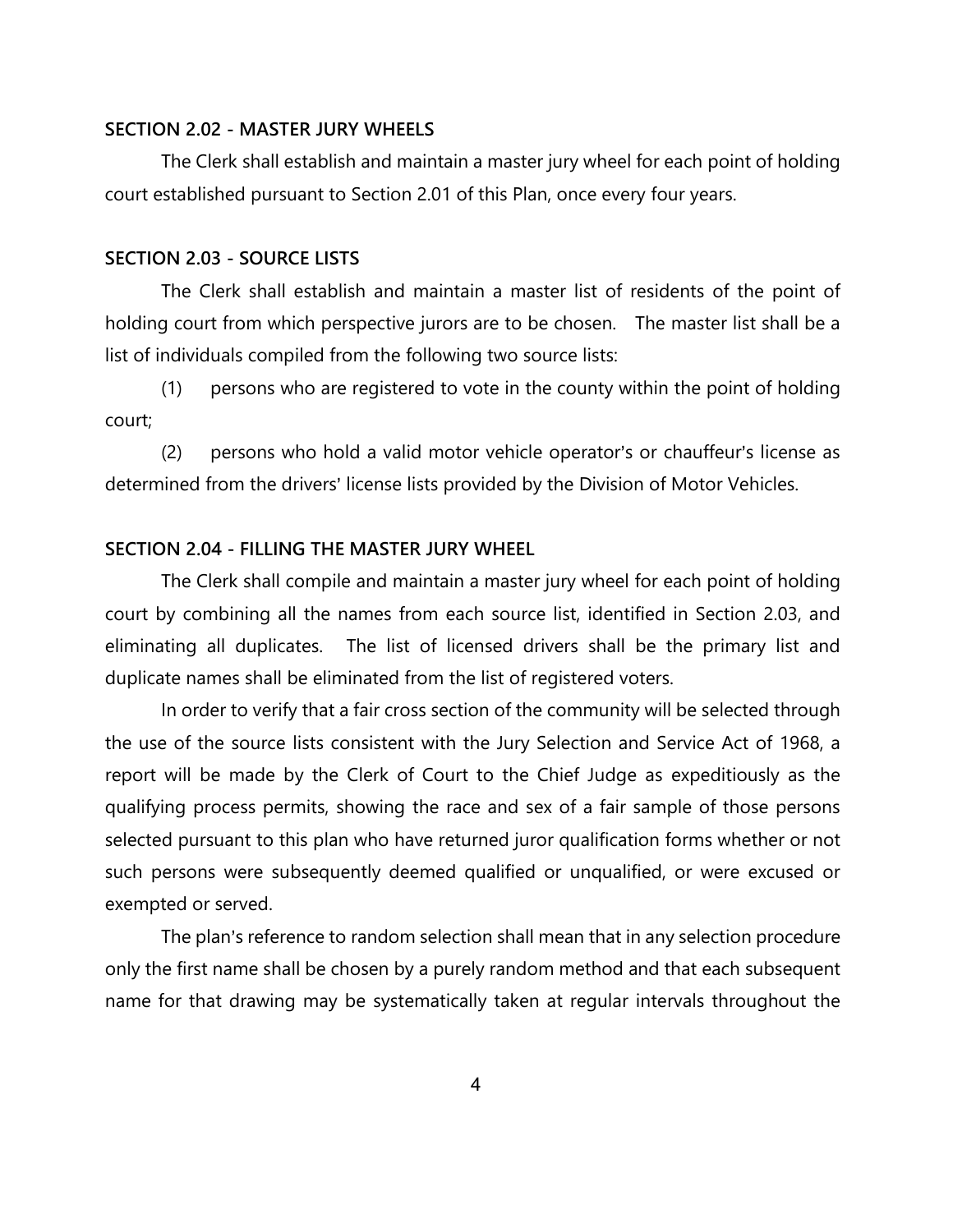remainder of the source list. This randomized selection procedure, which is described hereinafter, insures: (a) that names chosen will represent all segments of the source file from which drawn, (b) that the mathematical odds of any single name being picked are substantially equalized, and (c) that the possibility of human discretion or choice affecting the selection of any individual's name is eliminated.

#### **SECTION 2.05 - ADDITION OF NAMES TO THE MASTER JURY WHEELS**

It may be necessary to place additional names into one or more of the master jury wheels. Should such a need arise, the Chief Judge will direct the Clerk to obtain additional names from the source lists identified in Section 2.03 of this Plan. 28 U.S.C. § 1863(b)(4).

#### **SECTION 2.06 - METHOD AND MANNER OF RANDOM SELECTION**

## a. Determining a Quotient

For each point of holding court, the Clerk shall make the randomized selection by taking the total number of names from the source list of the counties assigned to that active point of holding court and dividing that number by the minimum number of names to be placed in the master jury wheel, and the number obtained will be the "quotient." The quotient is the ratio of selected to unselected names. For example, if the Clerk should determine that to supply court jury requirements for two years, he/she will need 10,000 names in the master wheel, and if there are a total of 1,000,000 names on all county source lists, the "quotient" to be used would be  $10,000/1,000,000$  or 100, and the Clerk would therefore take every 100th name from the source list for the master wheel.

#### b. Determining a Starting Number

After determining the quotient, the Clerk shall establish a starting number. This number will locate on the source list, or on the automated source list, the first name to be selected. The starting number will either be manually drawn by lot, chosen by automated means, or chosen by any accepted randomizing method.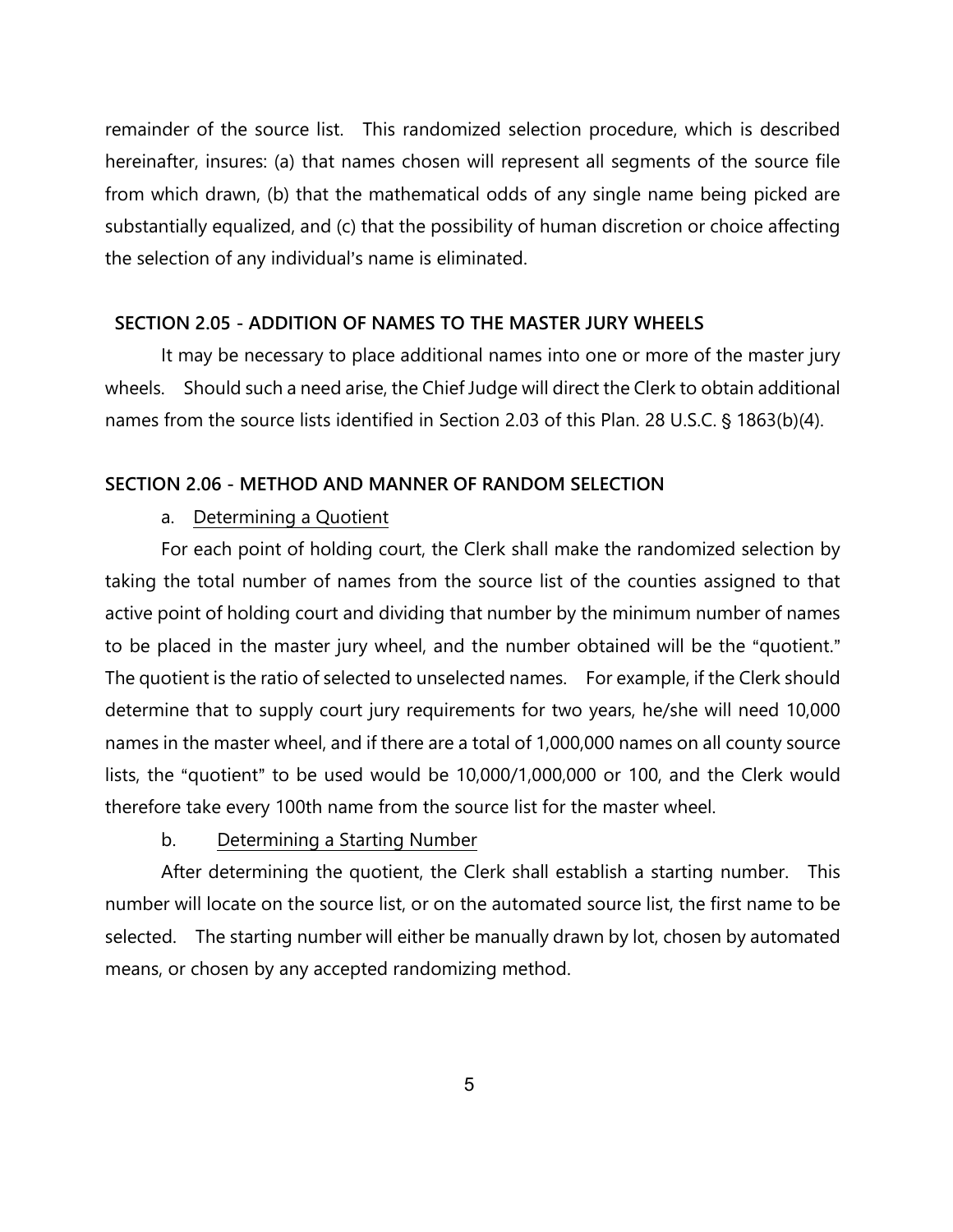#### c. Proportional Representation by Counties

The Clerk shall ensure that each county assigned to each active point of holding court is substantially proportionally represented in the master jury wheel. For the purposes of determining proportional representation in the master jury wheel, the number of registered voters and licensed drivers in each county will be used.

#### d. Method and Manner of Random Selection

At the Clerk's option, and after consultation with the Court, the selection of names from complete source list databases in electronic media for the master jury wheel may be accomplished by a purely randomized process through a properly programmed electronic data processing system. Similarly, at the option of the Clerk and after consultation with the Court, a properly programmed electronic data processing system for pure randomized selection may be used to select names from the master wheel for the purpose of determining qualification for jury service, and from the qualified wheel for summoning persons to serve as grand or petit jurors. Such random selections of names from the source list for inclusion in the master wheel by data computer personnel must ensure that each county within the jury point of holding court is substantially proportionally represented in the master jury wheel in accordance with 28 U.S.C.  $\S$  1863(b)(3). The selections of names from the source list, the master wheel, and the qualified wheel must also ensure that the mathematical odds of any single name being picked are substantially equal.

#### **SECTION 2.07 - PLACING NAMES INTO THE MASTER JURY WHEELS**

Each active point of holding court within the district shall have a master jury wheel which shall be in the custody, care and control of the Clerk, and shall be carefully maintained, preserved and secured at all times by the Clerk's designated deputy clerks. The names and addresses of all persons selected at random from the county source lists of the respective points of holding court pursuant to this plan shall be placed in the master jury wheel for that point of holding court. The physical form of record on which names for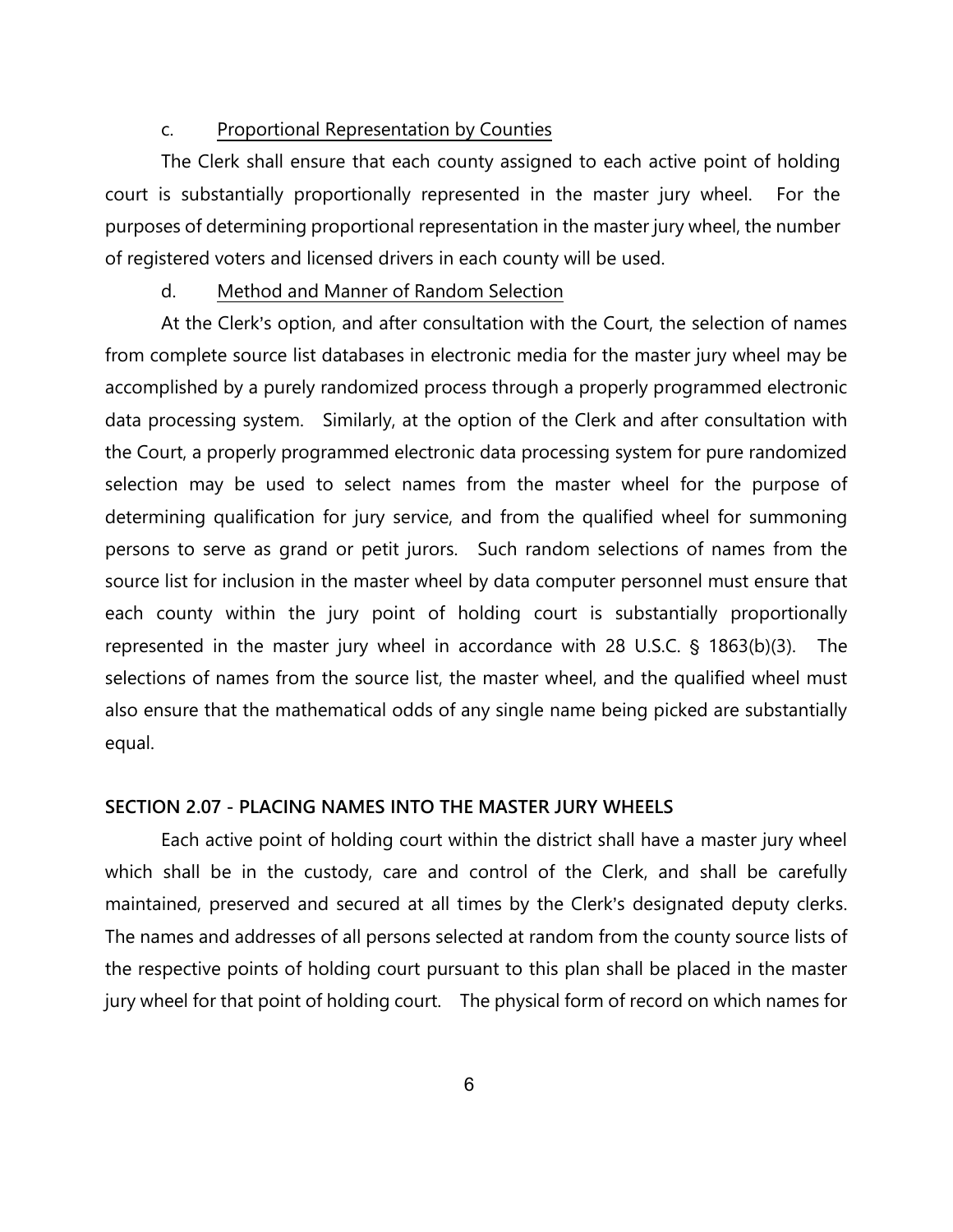the master wheels are kept will be computer generated lists and will remain on the disc drives of the computers of the Clerk. Pursuant to 28 U.S.C.  $\frac{1}{5}$  1863(b)(4) of the Act, the minimum number of names to be placed initially in the master jury wheels shall be a number equivalent to 0.5% of the total number of names on all county voter lists.

The Chief Judge may order additional names of registered voters and licensed drivers to be selected at random and in accordance with the formula herein above described from the source list of each county and placed in the master jury wheel as needs and circumstances may require. As herein provided, the master jury wheel of each place of holding court shall be emptied every four years and refilled, but, in the event of some ascertained impropriety or unsatisfactory operation, the wheel may, on order of the Chief Judge, be emptied and refilled at other times. The master jury wheels currently in full force and effect shall be emptied and refilled by August 1 of each year following a general presidential election. After the names are selected from the source list for each point of holding court's master wheel, each individual is then assigned a random number.

#### **SECTION 2.08 - DRAWING OF NAMES FROM THE MASTER JURY WHEELS**

From time to time as directed by the Court, the Clerk shall draw from the master jury wheels' numerical list the names of as many persons as may be required to maintain an adequate number of names in the qualified jury wheel for that point of holding court. The Clerk or Jury Administrator shall post a general notice for public review in the Clerk's Office and on the Court's website explaining the process by which names are periodically and randomly drawn. The number of names to be drawn shall be determined by the Clerk or judge, based upon anticipated juror demands by the Court plus a margin of extra names sufficient to compensate for the estimated number that will prove to be unavailable or ineligible. The Clerk may prepare, by manual or computer means, an alphabetized list of the names drawn. 28 U.S.C.  $\S$  1864(a) These names shall not be exhibited to any person except as provided herein and in §§ 1867 and 1868 of the Act, as amended.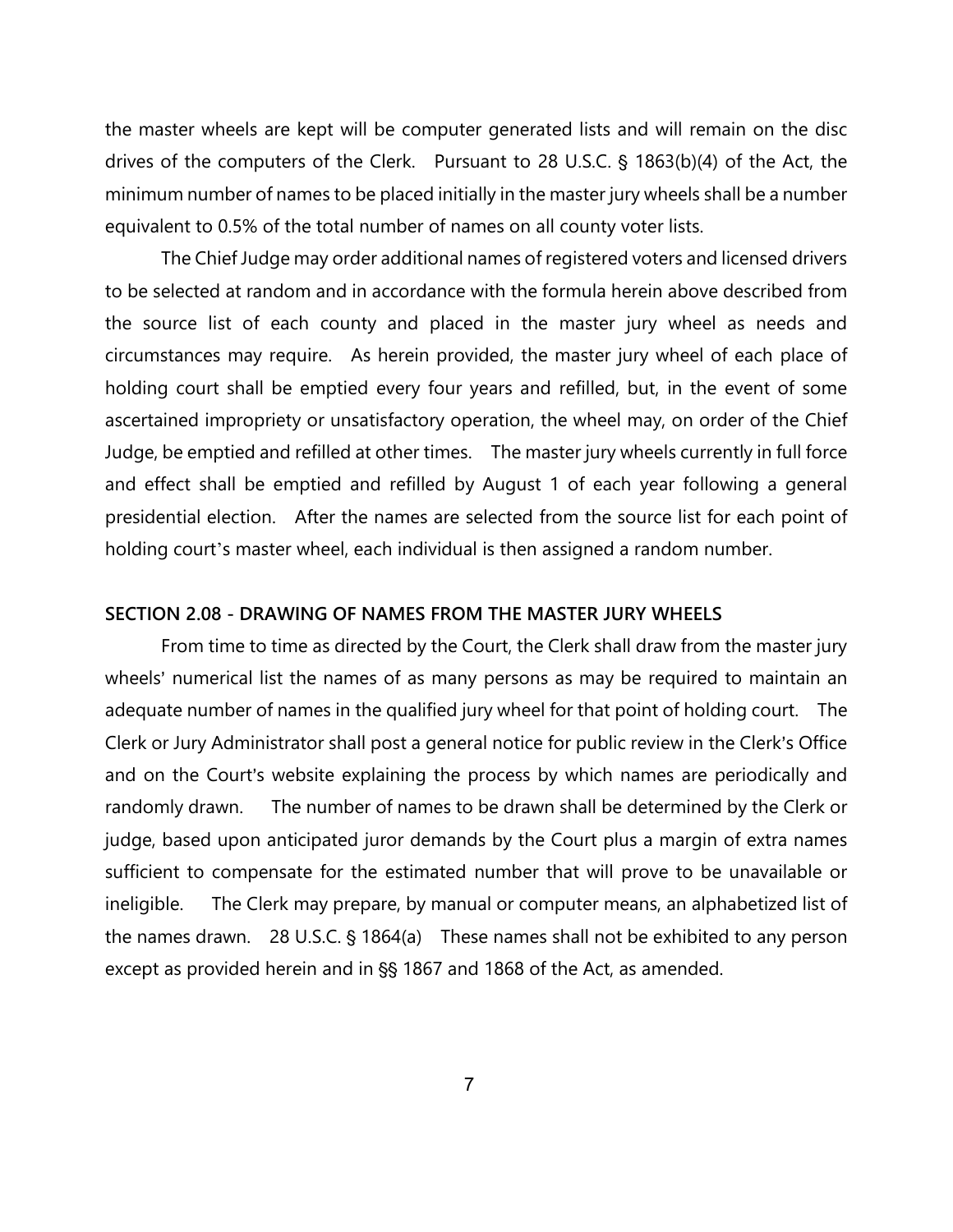#### **SECTION 2.09 - MAILING OF JUROR QUALIFICATION QUESTIONNAIRES:**

The Clerk shall by manual or computer means, mail to every person whose name is so drawn a juror qualification form accompanied by instructions to fill out and return the form, duly signed and sworn, to the Clerk by mail within ten days in accordance with § 1864(a) of the Act, as amended. If the person is unable to fill out the form, another shall do it for him/her, and shall indicate thereon that he has done so and the reason therefor. Improperly completed forms may be returned to the person for proper completion. Persons may be summoned to appear before the Clerk for failure to complete and return the form. The Clerk shall employ other procedures provided in the Act in order to assure proper and satisfactory completion and return of the juror qualification forms, as a basis, together with other competent evidence, for determination by the Chief Judge, or another district judge designated by him/her for that purpose, whether any person is unqualified for, or exempt, or to be excused from jury service. If the person did not appear in response to a summons, such fact shall be noted on said list. Penal provisions may be invoked against persons not complying with or for violating provisions of the Act, as provided in § 1864(a) thereof.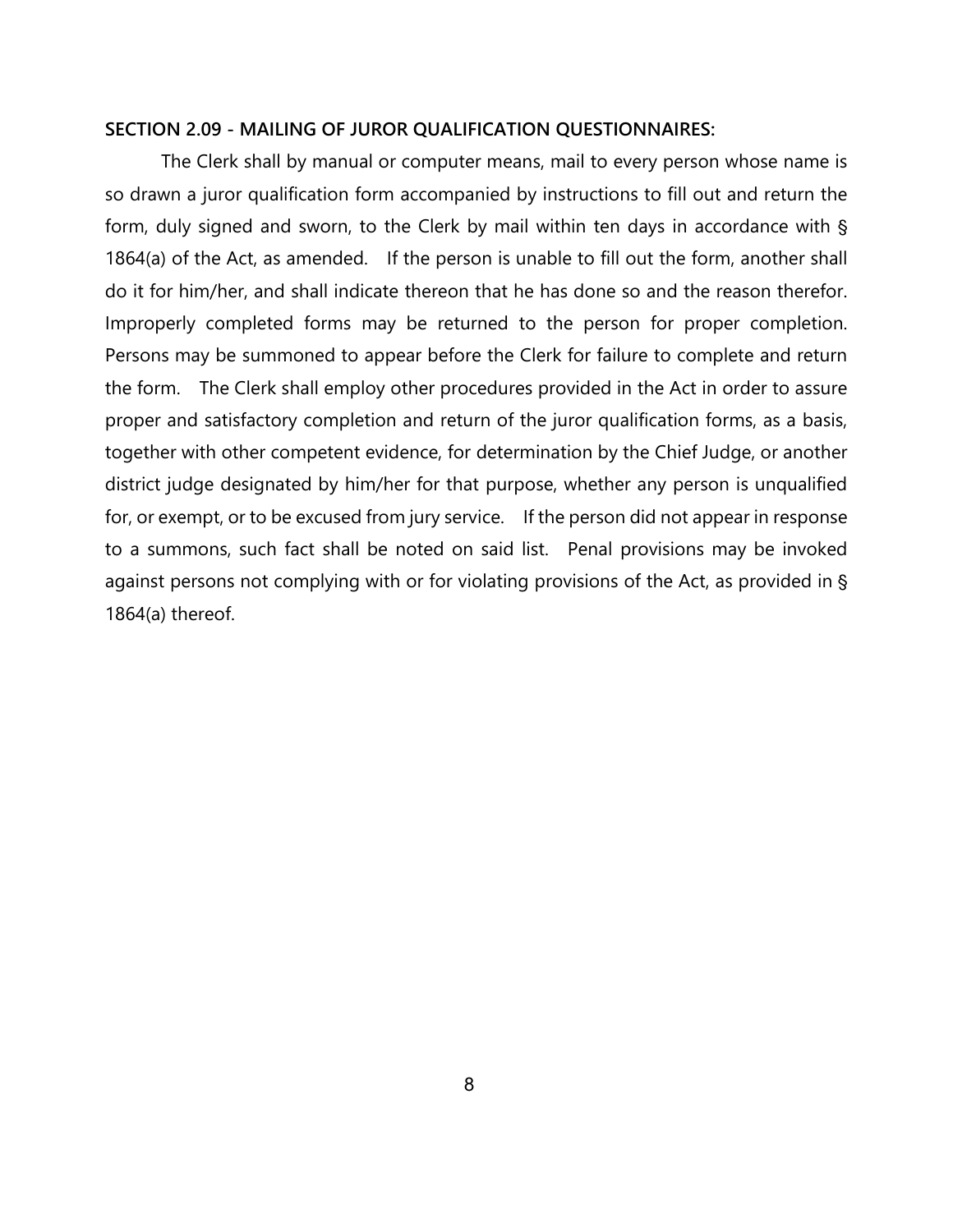# **SECTION THREE QUALIFYING GRAND AND PETIT JURORS**

## **SECTION 3.01 - GENERAL**

Returned questionnaires shall be examined to determine qualification to serve. Only objective criteria may be used to determine whether any person has satisfied any qualification for jury service or whether a basis exists for exempting or excusing any person from jury service.

If the questionnaire indicates that the prospective juror is not qualified or is exempt or excluded as provided by law, the questionnaire shall be so marked and laid aside. All other questionnaires shall be placed on file, and the names corresponding to them shall constitute the qualified prospective jurors and shall be placed in the qualified jury wheel.

## **SECTION 3.02 - QUALIFICATION FOR JURY SERVICE**

Pursuant to 28 U.S.C. § 1865(b), or as subsequently amended, a person shall be deemed qualified to serve as a grand or petit juror unless he/she

(1) is not a citizen of the United States, or is not eighteen years of age, or has not resided for a period of one year within the judicial district;

(2) is unable to read, write, and understand the English language with a degree of proficiency sufficient to fill out the juror qualification questionnaire;

(3) is unable to speak the English language;

(4) is incapable, by reason of mental or physical infirmity, to render satisfactory jury service; or

(5) has a charge pending against him/her for the commission of or has been convicted in a State or Federal Court of record of a crime punishable by imprisonment for more than one year and his civil rights have not been restored.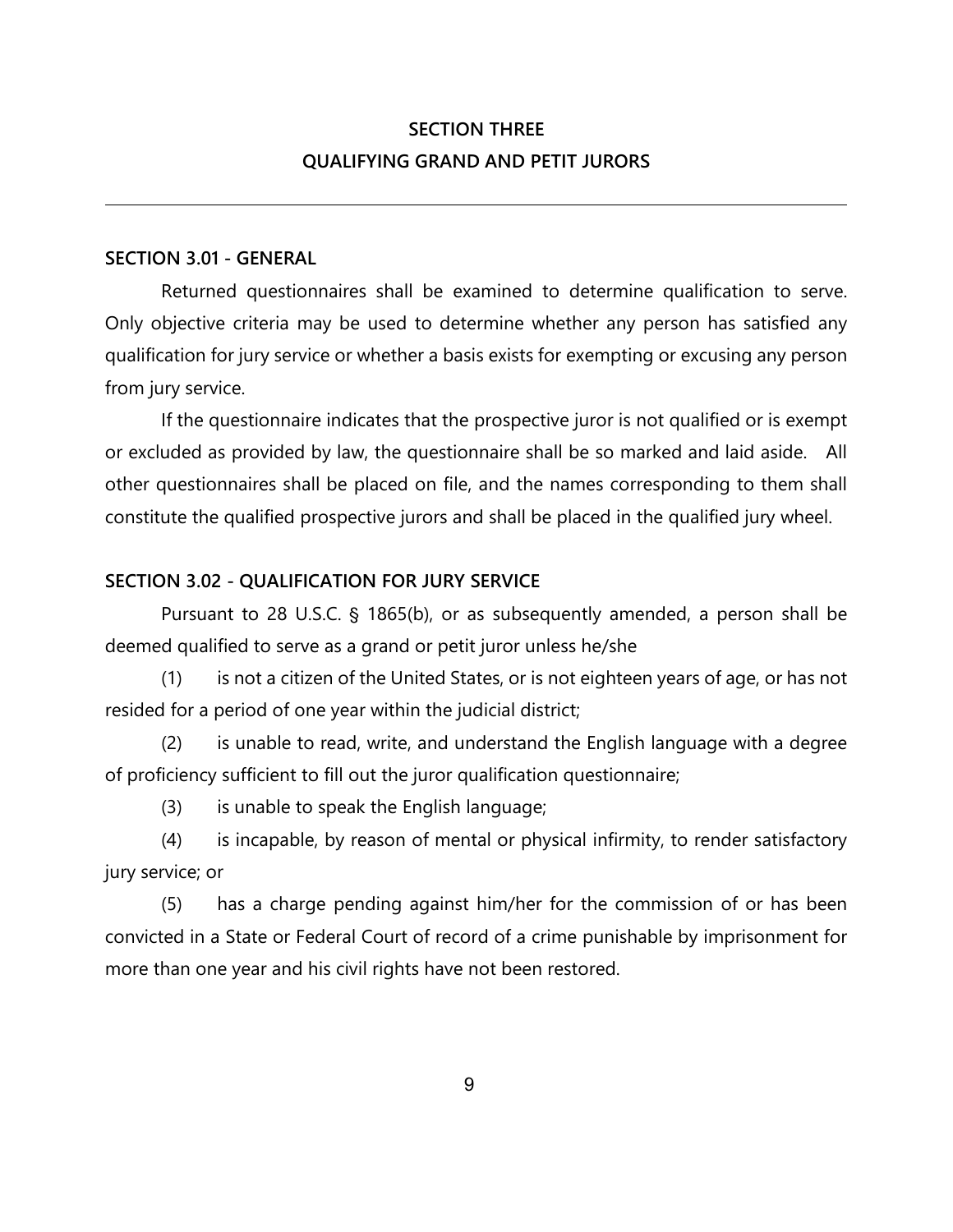#### **SECTION 3.03 - EXEMPTION FROM JURY SERVICE**

Pursuant to 28 U.S.C.  $\frac{1}{5}$  1863(b)(6), or as subsequently amended, the following persons, when employed on a full-time basis, are exempt, and therefore barred from jury service:

(1) members in active service of the Armed Forces of the United States; or

(2) members of the fire or police departments of any State, the District of Columbia, any territory or possession of the United States, or any subdivision of a State, the District of Columbia, or such territory or possession; or

(3) public officers in the executive, legislative, or judicial branches of the Government of the United States, or of any State, the District of Columbia, any territory or possession of the United States, or any subdivision of a State, the District of Columbia, or such territory or possession, who are actively engaged in the performance of official duties.

#### **SECTION 3.04 - PERSONS WHO MAY BE EXCUSED FROM JURY SERVICE**

Pursuant to 28 U.S.C. § 1863(b)(5)(A), or as subsequently amended, the Court finds that jury service by the following groups or classes of persons might entail undue hardship, cause extreme inconvenience, and to excuse them would not be inconsistent with law or the policy as stated in this plan. Therefore, upon individual request, the following groups or classes of persons may be excused:

(1) All persons over 70 years of age;

(2) All members of the National Guard during periods of time when they are on active duty; and

(3) All persons having primary care and custody of a child or children under the age of ten years and who are not employed outside the home; or a person who is essential to the care of aged, infirm, or gravely ill persons.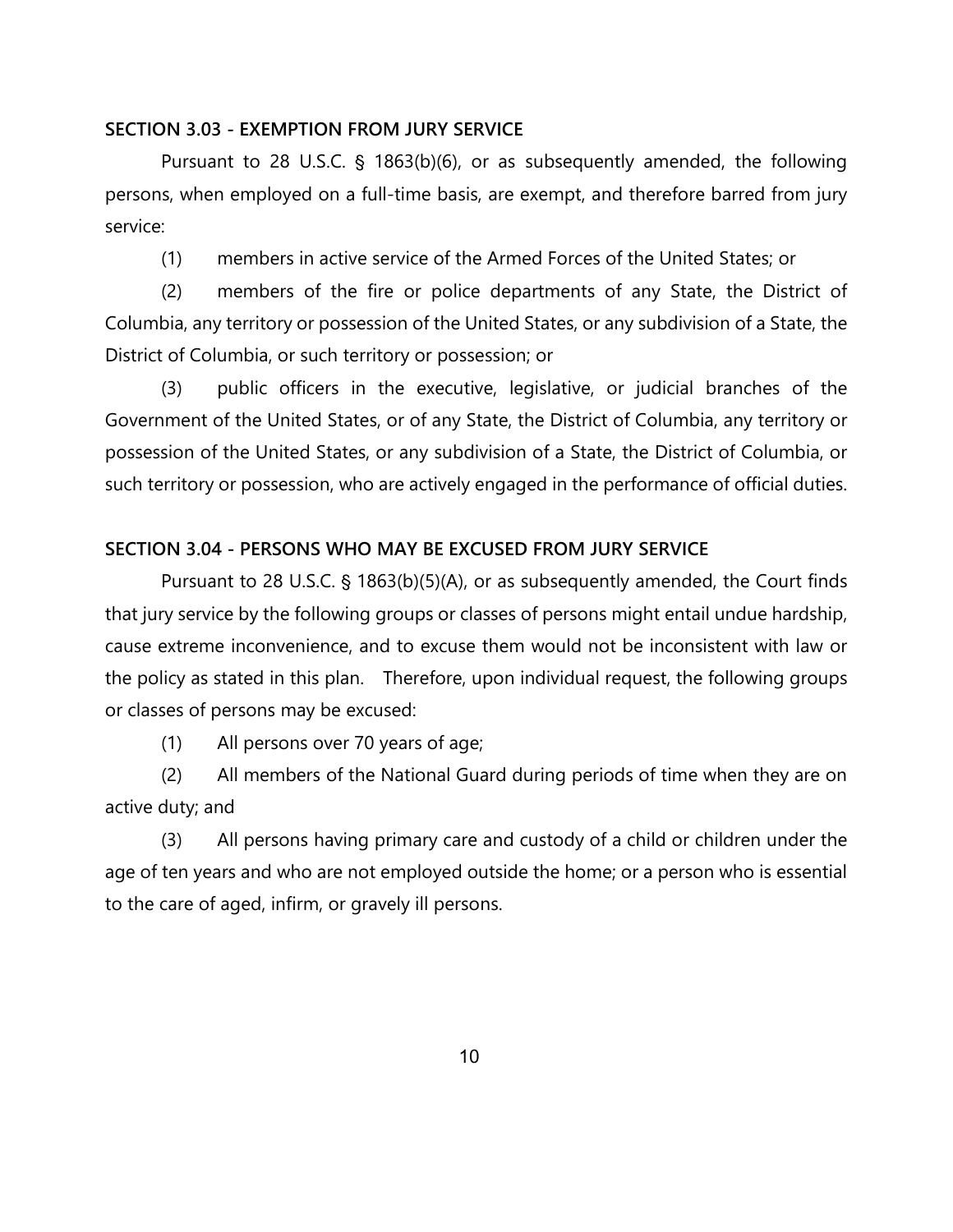Pursuant to 28 U.S.C. § 1863, all volunteer safety personnel, upon individual request, shall be excused. "Volunteer safety personnel" means individuals serving a public agency (as defined in section 1203(6) of title I of the Omnibus Crime Control and Safe Streets Act of 1968) in an official capacity, without compensation, as firefighters or members of a rescue squad or ambulance crew.

Provided, however, that any person summoned for jury service may be (1) excused, as the Court, or the Clerk under supervision of the Court, may direct, upon a showing undue hardship or extreme inconvenience, for such period as the court deems necessary, or (2) excluded by the Court upon a finding that such person may be unable to render impartial jury service, or that his/her service as a juror would disrupt proceedings, or (3) excluded upon peremptory challenge as provided by law, or (4) excluded pursuant to the procedure specified by law upon a challenge by any party for good cause shown, or (5) excluded upon determination by the court that his/her service as a juror would be likely to threaten the secrecy of the proceedings, or otherwise adversely affect the integrity of jury deliberations. Whenever a person is exempted, excused, or excluded, except for cause (5) above, from jury service, the Clerk or his/her designee shall note in the space provided on the juror qualification form the specific ground of exemption, excuse or exclusion. When a juror is excluded for cause (5) above, the judge must determine that such exclusion is warranted.

At the conclusion of a juror's temporary excuse, such juror either shall be summoned again for jury service, or the name of such person shall be reinserted into the master jury wheel for possible resummoning.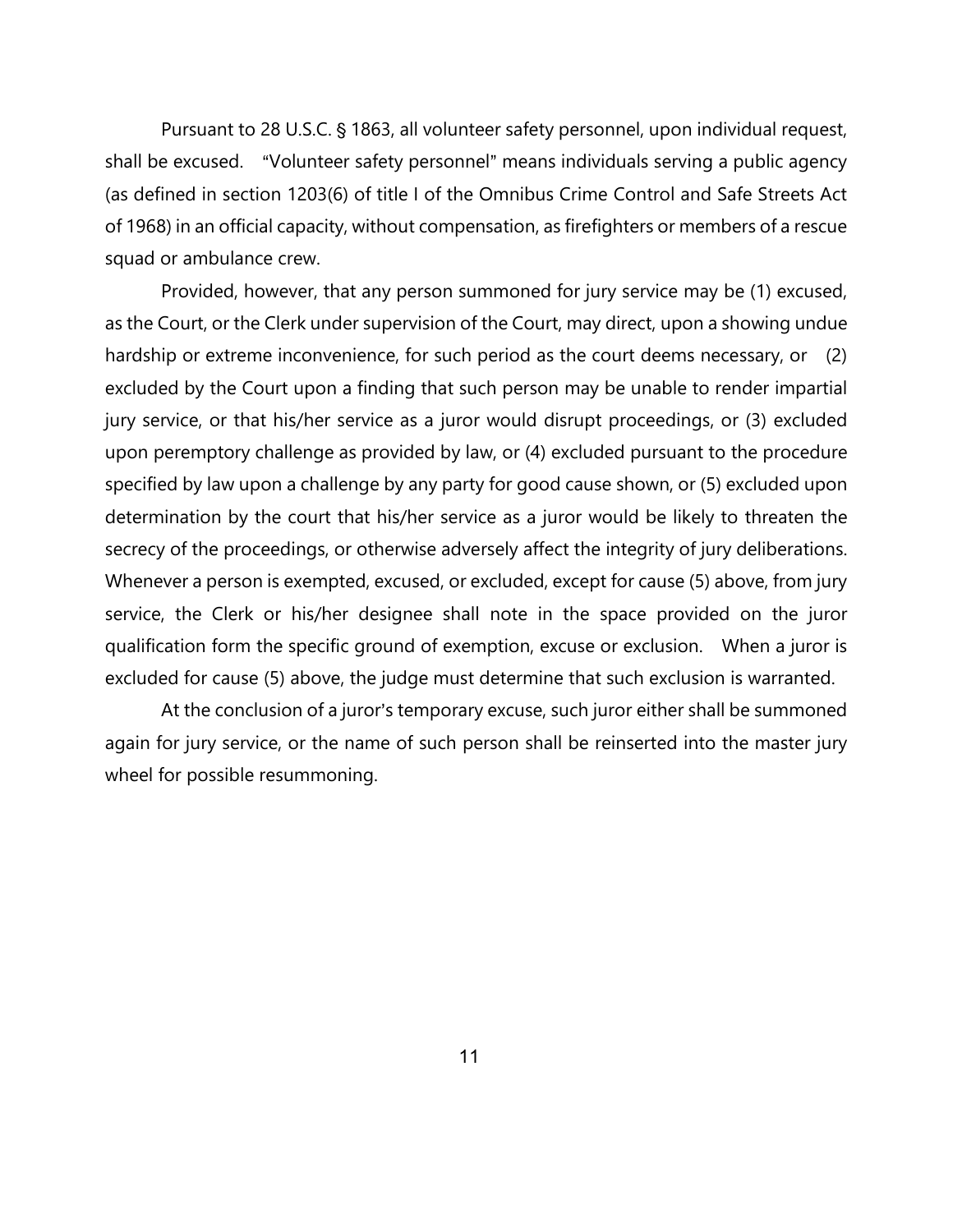#### **SECTION FOUR**

#### **QUALIFIED JURY WHEEL ESTABLISHMENT AND SUMMONING PROCEDURES**

#### **SECTION 4.01 - QUALIFIED JURY WHEELS**

Into the qualified jury wheel for each point of holding court shall be placed the names of all persons drawn at random from the master jury wheel who are deemed to be qualified as jurors and not exempt, excluded or excused. 28 U.S.C. § 1866(a). The Clerk shall ensure, that at all times, a minimum of 300 names shall be kept in each qualified jury wheel. The Clerk shall maintain all of the qualified wheels through the use of a properly programmed data computer.

#### **SECTION 4.02 - DRAWING AND SUMMONING OF JURY PANELS**

From time to time, as the needs of the Court direct, and after reasonable public notice, the Clerk shall be ordered to draw the names of grand and petit jurors for service in the Court's points of holding court. Such names shall be drawn from the qualified jury wheels of the respective point of holding court as ordered by the Court for service as grand or petit jurors for that respective point of holding court. The Clerk or Jury Administrator shall post a general notice for public review in the Clerk's Office and on the Court's website explaining the process by which names are periodically and randomly drawn.

After drawing names for jury service for a specified period from the qualified jury wheel, the Clerk shall possess the capability to generate an alphabetical list of names in the event access to such a list becomes necessary. The Clerk shall issue a jury summons for each person so drawn and issue such summons by first class mail unless the Court directs otherwise.

Any person summoned for jury service who fails to appear as directed shall be ordered by the Court to appear forthwith and show cause for his/her failure to comply with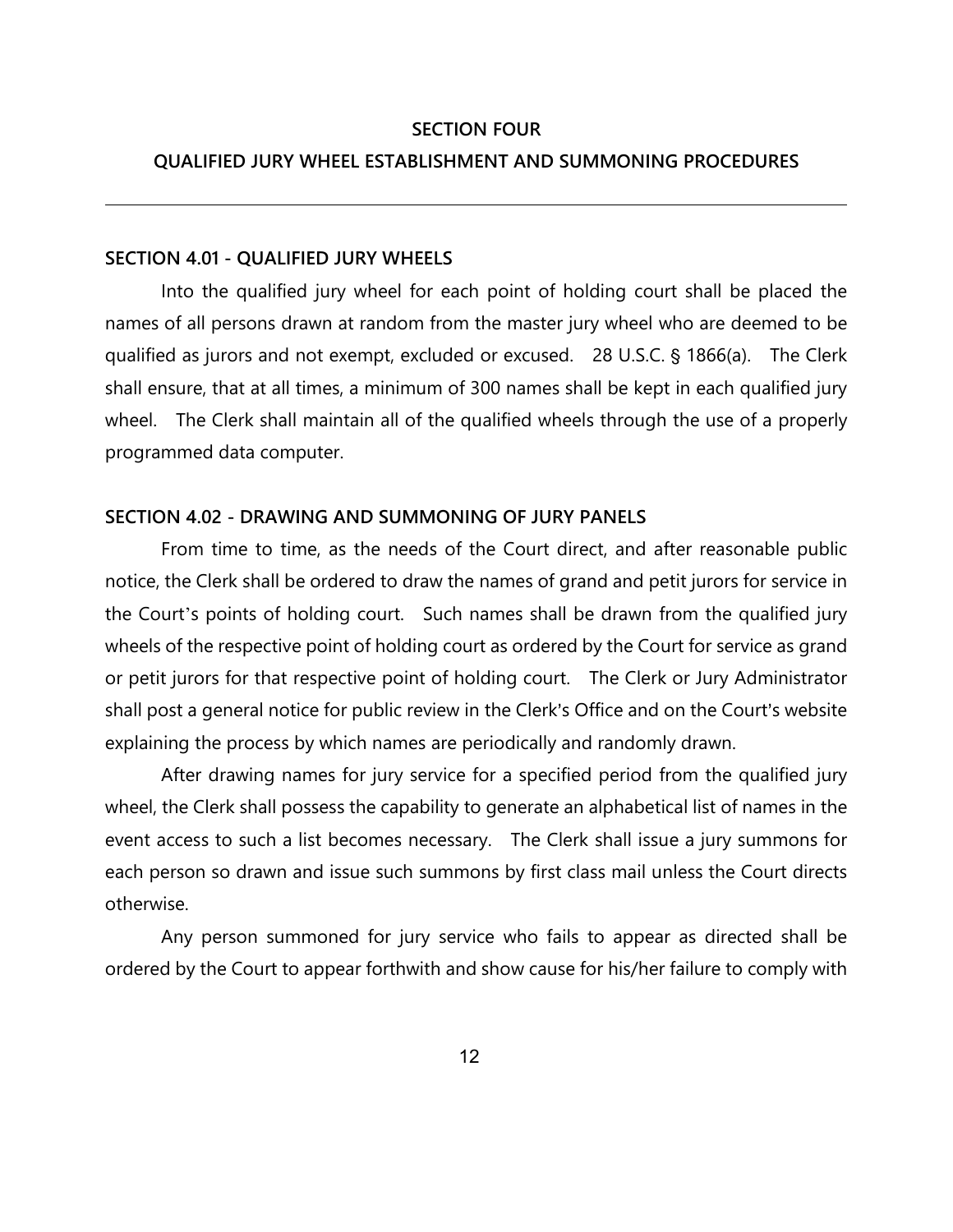the summons. Any person who fails to show cause for noncompliance with a summons may be subject to the penalties provided in  $$1864(b)$  and  $$1866(q)$  of the Act.

The Court will be alert to any changes and requirements and will make adjustment to jury needs by selection of additional names from the master jury wheel and by placing names of additional qualified jurors in the qualified jury wheel for any of the four active points of holding court as needed. In the event of any unanticipated shortage of available petit jurors drawn from the qualified jury wheel, the Court may require the U.S. Marshal to summon a sufficient number of persons selected at random from the source list as provided in the plan and in a manner consistent with provisions of §§ 1861-1862 of the Act.

#### **SECTION 4.03 - ASSIGNMENT TO PANELS**

When the names of jurors have been drawn at random from the qualified jury wheel and those jurors have been summoned to report on a particular date, or otherwise notified to report on a series of dates, the Clerk shall assign jurors to panels in random order.

A person selected for jury service may be excused by the Clerk from such service only upon a finding that jury service would constitute an undue hardship or extreme inconvenience. The Clerk shall establish an appropriate mechanism for considering requests for excuse from jury service. A reasonable excuse may be a planned vacation, an important business meeting, or another similar event that would cause inconvenience to the juror if required to report for jury service. Those jurors so excused shall be ordered by the Clerk to report for jury service at another time during their tenure, so as to provide for approximately equal distribution of time among the members chosen for jury service during the period for which the jurors were called to serve. Once a juror has been selected and has served for his/her entire designated period of service, his/her name shall not be returned to the qualified jury wheel.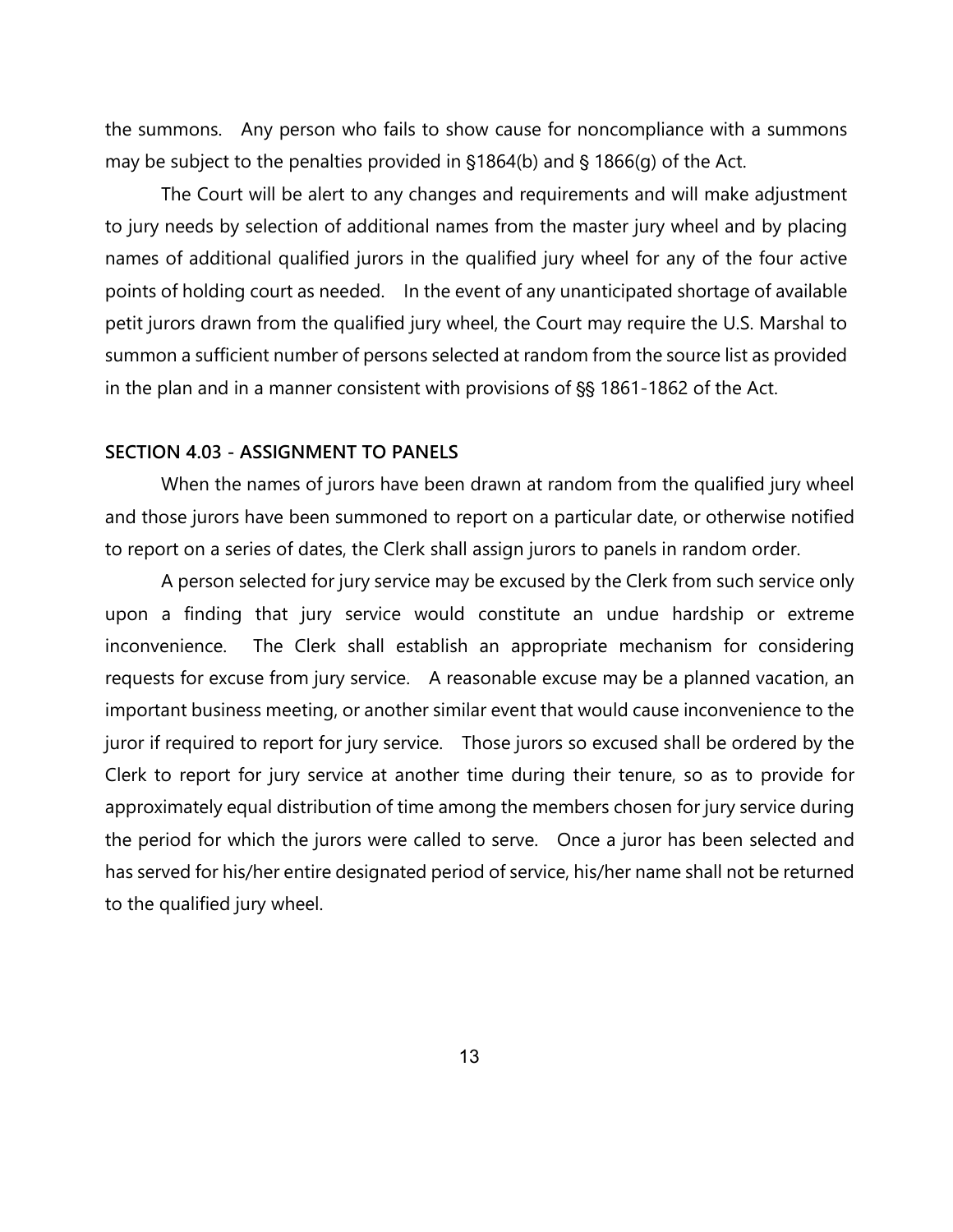#### **SECTION 4.04 - FREQUENCY OF SERVICE**

In any two-year period, no person shall be required to (1) serve or attend court for prospective service as a petit juror for a total of more than thirty days, except when necessary to complete service in a particular case, or (2) serve on more than one grand jury, or (3) serve as both a grand and petit juror.

Further, it shall be the policy of the Court that in a two-year period no juror shall be required (1) to be subject to call for petit juror service for more than three months after their first call, (2) to be called for petit juror service more than five times during such three months of service, except when necessary to complete service in a particular case, (3) to serve (after being sworn to try the issues) on more than one petit jury, or (4) unless serving as a member of a special grand jury or otherwise ordered by the Chief Judge of the district, to serve as a member of a grand jury for more than eighteen months, or (5) to be called for grand jury service more than six times.

#### **SECTION 4.05 - FEES**

A juror shall be paid an attendance fee for actual attendance at the place of trial or hearing as set forth in 28 U.S.C. 1871(b)(1). A petit juror required to attend more than 10 days in hearing one case may be paid, in the discretion of the trial judge, an additional fee, not exceeding \$10 more than the attendance fee, for each day in excess of 10 days on which he/she is required to hear such case. 28 U.S.C.  $\S$  1871(b)(2).

#### **SECTION 4.06 - GRAND JURIES**

Each active point of holding court in the district shall have a grand jury drawn and qualified. The Clerk shall draw names from the qualified jury wheel to serve as grand jurors for each point of holding court. The number of jurors to be summoned, the date and time for convening of the grand jury, and future meeting dates for the grand jury shall be specified by order entered by the presiding judge.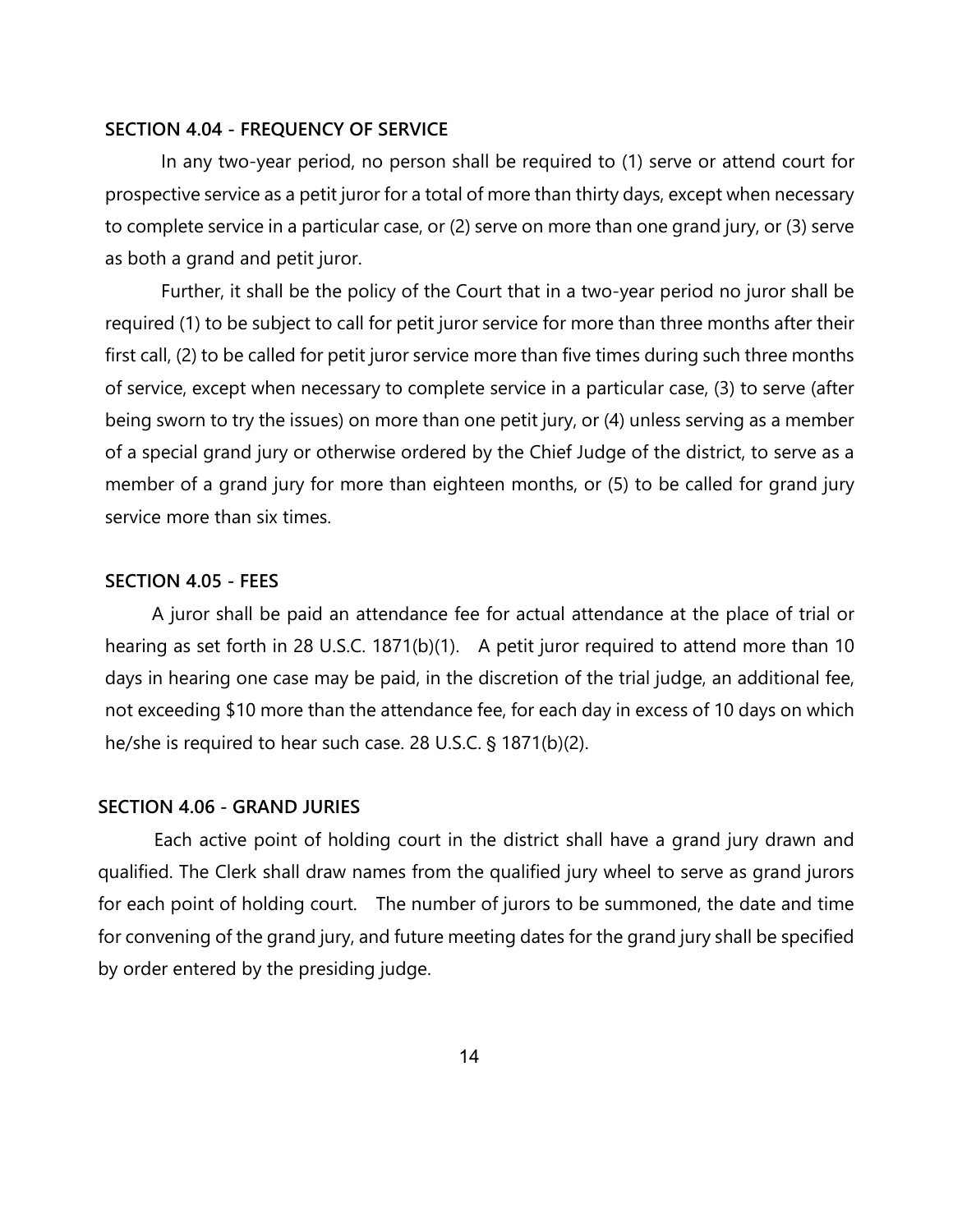The grand jurors serving, at each point of holding court, typically review evidence and/or indictments of crimes committed in their respective counties. From time to time, due to issues that may arise and affect the statute of limitations, the Speedy Trial Act, 18 U.S.C. § 3161, et seq., criminal complaints, and other matters, it may be necessary for the United States Attorney to present matters to a grand jury in one point of holding court that arose from another point of holding court. In recognition of speedy trial concerns and judicial economy, the District's Local Rules and this plan hereby permit such practice to occur.

In order to avoid conflicting reporting dates for grand juries within the district, grand jury meeting dates at each point of holding court may be scheduled in the following months:

| January   | Clarksburg | Martinsburg |
|-----------|------------|-------------|
| February  | Wheeling   | Elkins      |
| March     | Clarksburg | Martinsburg |
| April     | Wheeling   | Elkins      |
| May       | Clarksburg | Martinsburg |
| June      | Wheeling   | Elkins      |
| July      | Clarksburg | Martinsburg |
| August    | Wheeling   | Elkins      |
| September | Clarksburg | Martinsburg |
| October   | Wheeling   | Elkins      |
| November  | Clarksburg | Martinsburg |
| December  | Wheeling   | Elkins      |